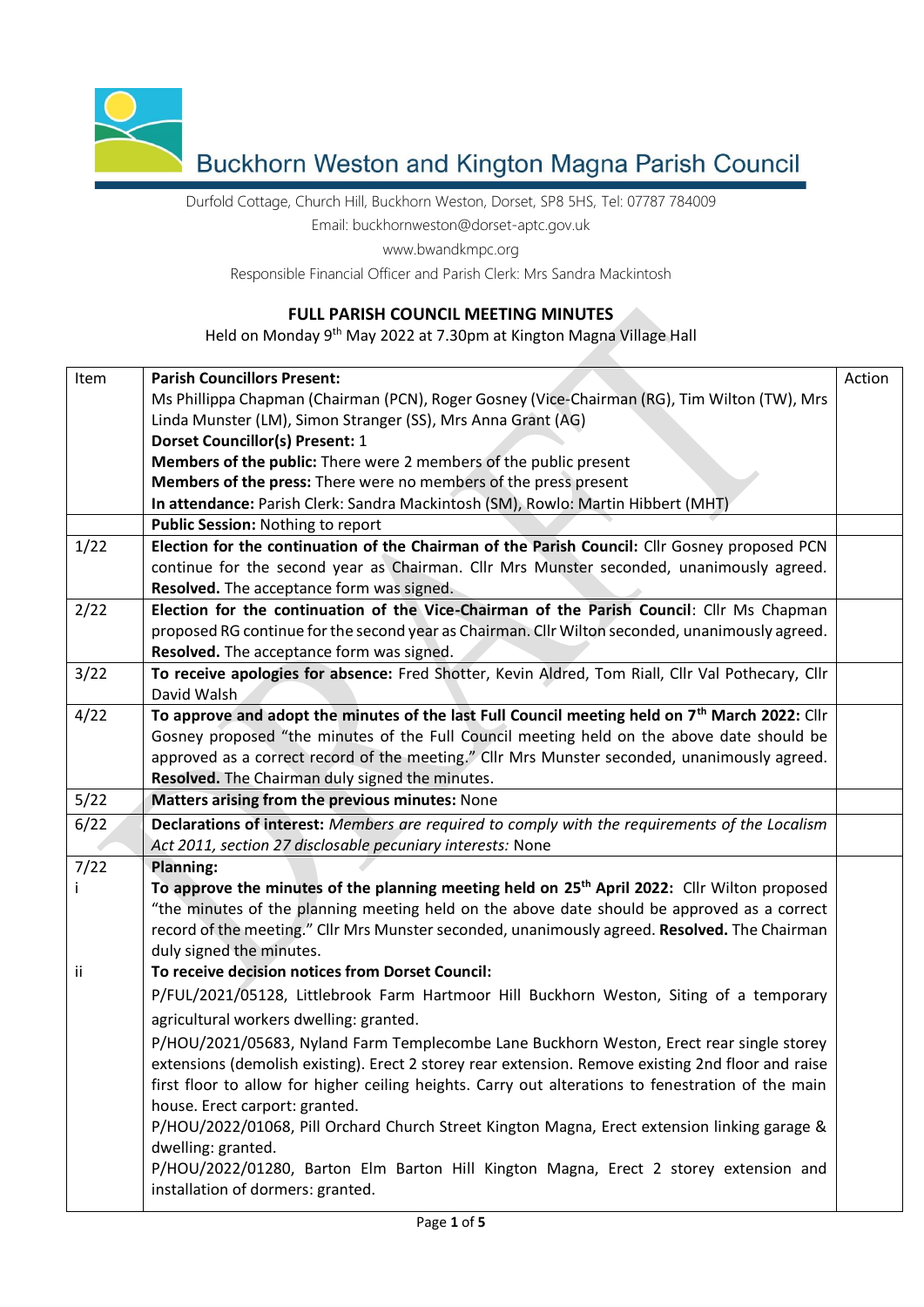|       | P/HOU/2022/01485, The Ravelin 9 Shepherds Hill Buckhorn Weston, Erect single storey rear                                                                                                                  |  |
|-------|-----------------------------------------------------------------------------------------------------------------------------------------------------------------------------------------------------------|--|
|       | extension and a loft conversion with a flat roof dormer: granted.                                                                                                                                         |  |
|       | Cllr Ridout will chase up application P/HOU/2022/01325, Little Kington Bungalow Bourton Road                                                                                                              |  |
|       | Kington Magna and report back.                                                                                                                                                                            |  |
| iii   | Update regarding Cross' Garage application being sent to committee (Cllr Ridout): Ward                                                                                                                    |  |
|       | councillors are being consulted on whether they want this application to be delegated or go to                                                                                                            |  |
|       | committee. Cllr Ridout has requested it go to committee but the decision has to be agreed by                                                                                                              |  |
|       | others. The PC have requested notification should it go to committee as they will wish to make                                                                                                            |  |
|       | representation at Sturminster Newton. The timeframe is possibly June or July.                                                                                                                             |  |
| iv    | Raise concerns regarding class Q ongoing application to convert the large green barn on what                                                                                                              |  |
|       | was the stud farm at Sandley: The case number is P/PAAC/2022/01688. DC notifications have                                                                                                                 |  |
|       | been very hit and miss with the PC being challenged on this matter but unaware. A request was                                                                                                             |  |
|       | submitted for planning officers to notify the PC.                                                                                                                                                         |  |
| 8/22  | Dorset Councillor's report: Cllr Ridout - Love your verge is a campaign to celebrate Dorset's                                                                                                             |  |
|       | roadside verges as havens for biodiversity and wildlife. Changes to verge management include 'cut                                                                                                         |  |
|       | and collect' mowing and a reduction of cutting from twice a year to once where it is safe to do so.                                                                                                       |  |
|       | Residents with a disability will receive more support to get into work and expand their horizons                                                                                                          |  |
|       | with a new three-year partnership between the council and national disability employment                                                                                                                  |  |
|       | specialists, the aim being to help 50 people. Newly installed solar panels at two of Dorset's waste                                                                                                       |  |
|       | depots are creating a combined saving of around 48 tonnes of CO2 emissions annually. Schools,                                                                                                             |  |
|       | libraries and other publicly owned buildings are also getting similar panels. If you run a business or                                                                                                    |  |
|       | community sector organisation, Low Carbon Dorset may be able to help with energy efficiency.                                                                                                              |  |
|       | The Dorset Together network is coordinating and facilitating support for Ukraine refugees across                                                                                                          |  |
|       | the county. Combe House, formerly St Mary's Shaftesbury, will open soon with the first 50 special                                                                                                         |  |
|       | needs pupils expected. Total capacity is 280. The £16m annual road maintenance programme will                                                                                                             |  |
|       | see approximately 1.4 million square meters of road repaired using different treatment options                                                                                                            |  |
|       | including the re-use policy. A full copy of the report is available on request from the Clerk.                                                                                                            |  |
| 9/22  | Chairman's report: Councillors have discussed the need to provide the Clerk with extra archive                                                                                                            |  |
|       | storage for emails/documents and agreed to pay the extra cost involved, see agenda item 10/22                                                                                                             |  |
|       | vi. It represents how much work is involved with being the Clerk. An acceptable level of responses                                                                                                        |  |
|       | to the Neighbourhood Plan questionnaire were received and efforts can now continue in                                                                                                                     |  |
|       | identifying the need/viability of a plan. A more detailed update will be provided by LM later. PCN<br>noted that members are looking forward to hearing the result of FS's query to Cllr Ridout regarding |  |
|       | the use of JCB's Pothole Pro, which is said to fix lots more potholes in much less time.                                                                                                                  |  |
|       | Perhaps Highways will consider this option. Whilst another invitation from Dorset Council was                                                                                                             |  |
|       | appreciated, this time to invite councillors to a planning update meeting, it is unfortunate that the                                                                                                     |  |
|       | meeting is taking place in Dorchester on a weekday afternoon. Petrol and time constraints come                                                                                                            |  |
|       | into play for those of us in North Dorset!                                                                                                                                                                |  |
| 10/22 | Clerk & RFO Financial reports: The report, accounting statement and bank reconciliation were                                                                                                              |  |
|       | circulated prior to the meeting.                                                                                                                                                                          |  |
|       | Bank Reconciliation: As at 30 <sup>th</sup> April, the current account balance was £24,440.20 (including the                                                                                              |  |
|       | Neighbourhood Plan grant of £6,715.00). The Nationwide account balance was £5,020.99.                                                                                                                     |  |
|       | Payments received to date are £11,459.50. Total payments out so far this financial year are                                                                                                               |  |
|       | £1,044.24. A total of £796.08 VAT was reclaimed for the financial year ending 31 <sup>st</sup> March 2022.                                                                                                |  |
|       | The insurance renewal with a premium of £292.60 has been received. This is the third year of the                                                                                                          |  |
|       | 3 year LTA as agreed in July 2020.                                                                                                                                                                        |  |
| i     | To receive and approve accounts and payments for the period 1 <sup>st</sup> March to 30 <sup>th</sup> April 2022,                                                                                         |  |
|       | including salaries and associated accounts: Cllr Gosney proposed "the PC approve the accounts                                                                                                             |  |
|       | and payments for the period, including salaries and associated accounts." Cllr Mrs Grant seconded,                                                                                                        |  |
|       | unanimously agreed. Resolved. RG suggested using/moving the surplus funds however, it was                                                                                                                 |  |
|       | noted that some of the monies are ring fenced until October this year at which time there will be                                                                                                         |  |
|       | a better understanding of what future expenditure is required and available funds.                                                                                                                        |  |
|       | The completed AGAR for year ending 31 <sup>st</sup> March was circulated prior to the meeting.                                                                                                            |  |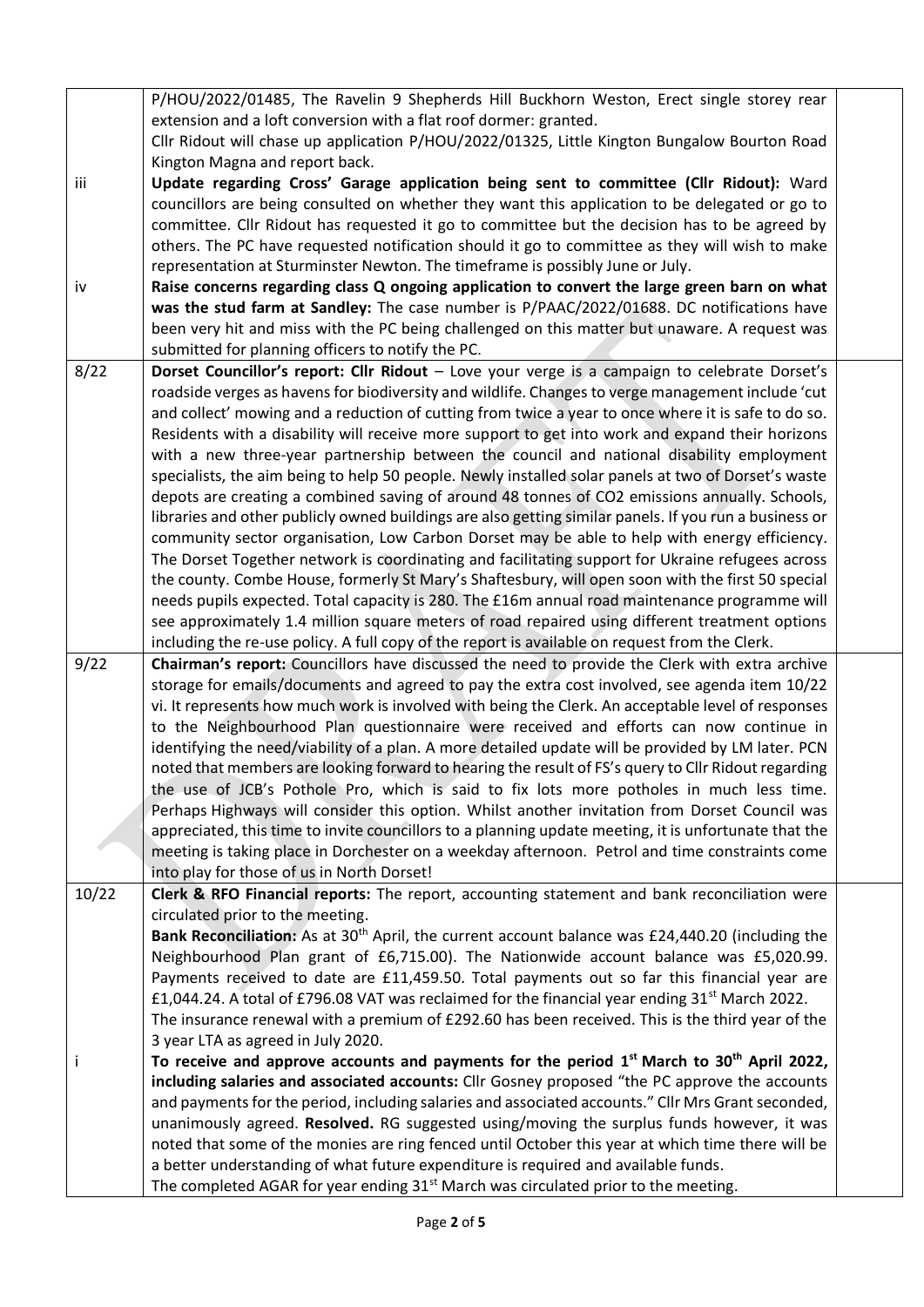| $\overline{ii}$ | To receive the Internal Auditor's report for the financial year ending March 31 <sup>st</sup> 2022: The                                                                                            |              |
|-----------------|----------------------------------------------------------------------------------------------------------------------------------------------------------------------------------------------------|--------------|
|                 | internal audit was completed with procedures and finances considered to be in good order and no                                                                                                    |              |
|                 | matters requiring the attention of the parish council.                                                                                                                                             |              |
| iii             | To receive and approve the Annual Governance Statement for the financial year ending March                                                                                                         |              |
|                 | 31st 2022: Cllr Wilton proposed 'the Parish Council approve the Annual Governance Statement for                                                                                                    |              |
|                 | the financial year ending March 31 <sup>st</sup> 2022'. Cllr Gosney seconded, unanimously agreed. Resolved                                                                                         |              |
| iv              | To receive and approve the Accounting Statements for the financial year ending March $31^{st}$ 2022:                                                                                               |              |
|                 | Cllr Wilton proposed 'the Parish Council approve the Accounting Statements for the financial year                                                                                                  |              |
|                 | ending March 31 <sup>st</sup> 2022'. Cllr Gosney seconded, unanimously agreed. Resolved                                                                                                            |              |
| v               | To certify the authority as exempt from a limited assurance review: As neither the gross income                                                                                                    |              |
|                 | or gross expenditure exceeded £25,000 in the financial year ended $31st$ March 2022, Cllr Wilton                                                                                                   |              |
|                 | proposed 'the Parish Council certify itself as exempt from a limited assurance review'. Cllr Gosney                                                                                                |              |
|                 | seconded, unanimously agreed. Resolved                                                                                                                                                             |              |
|                 | Action: Publish accounts for exercise of public rights and submit exemption certificate to                                                                                                         | <b>Clerk</b> |
|                 | auditors.                                                                                                                                                                                          |              |
| vi              | To consider increasing the email storage provided by the DAPTC to 5GB at an annual cost of                                                                                                         |              |
|                 | £39.00: Due to an earlier deadline, the following decision was taken by the Parish Council on a                                                                                                    |              |
|                 | 'reply all' electronic basis and ratified at this meeting with the motion proposed by Cllr Ms                                                                                                      |              |
|                 | Chapman and seconded by Cllr Grant. A majority of 6 votes in favour was recorded by the clerk.                                                                                                     |              |
|                 | Resolved.                                                                                                                                                                                          |              |
| 11/22           | Consider potential options for the Horticultural show moving forward and a community event                                                                                                         |              |
|                 | to support projects and bring communities together (MH): As per that agreed at the last meeting,                                                                                                   |              |
|                 | agenda item 124/21, this item will be removed from the agenda.                                                                                                                                     |              |
| 12/22           | To discuss possibility of an emergency plan: Concerns raised at the APM in March have been                                                                                                         |              |
|                 | mitigated as the resident has since been advised of a Kington Magna WhatsApp group, the details                                                                                                    |              |
|                 | of which are being circulated.                                                                                                                                                                     |              |
|                 |                                                                                                                                                                                                    |              |
| 13/22           | Neighbourhood plan update (LM): The survey results have been analysed. The views on housing                                                                                                        |              |
|                 | and development show 47% strongly agree and 37% slightly agree in BW and 35% strongly agree                                                                                                        |              |
|                 | and 38% slightly agree in KM. There was a 21.3% return rate of surveys; 38 from BW, 31 from KM                                                                                                     |              |
|                 | and 1 from Sandley. None from Quarr or Nyland. It was noted that the £10,000 grant available is                                                                                                    |              |
|                 | altogether, not per year. A grant has been received already this year but may not cover some costs                                                                                                 |              |
|                 | such as hall hire, photocopying, etc. There are 6 volunteers from BW, plus one other agreeing to                                                                                                   |              |
|                 | be clerk, and one definite volunteer from KM with possibly 2 others. Philip Reese has confirmed                                                                                                    |              |
|                 | that if any form of building is wanted, there will be a need to reinstate settlement boundaries with                                                                                               |              |
|                 | modifications and boundaries in some areas, where outside the old boundaries, may not be able                                                                                                      |              |
|                 | to be changed. DC are still very aware of limiting housing in the countryside however, this is                                                                                                     |              |
|                 | considered a possible chance to get the smaller dwellings wanted provided the need can be                                                                                                          |              |
|                 | evidenced. RG suggested the objective 'secure new housing to meet the need of parish residents'                                                                                                    |              |
|                 | should read 'secure a small amount of new housing' and that a 6 <sup>th</sup> objective should be included 'to                                                                                     |              |
|                 | improve the outdoor recreation provision by extending the KMPA area and increasing the                                                                                                             |              |
|                 | facilities'. It was noted that the PC do not own the land but if considered, RG would be tasked with                                                                                               |              |
|                 | collating the evidence to prove the need. A query was raised regarding objective 2, the existing                                                                                                   |              |
|                 | settlement character and who decides this. It was confirmed that new designs would need to be                                                                                                      |              |
|                 | in harmony with the existing character. Due to the lack of volunteers from KM, it was thought the                                                                                                  |              |
|                 | draft terms of reference may need to change a little with BW having to cover KM if there is not                                                                                                    |              |
|                 | enough support from there.                                                                                                                                                                         |              |
| $\mathbf{i}$    | Consider extra funding from the Parish Council to cover possible shortfall in grant monies: Cllr                                                                                                   |              |
|                 | Ms Chapman proposed that "the Parish Council give due consideration to this matter at such a                                                                                                       |              |
|                 | time should extra funding be required". Cllr Gosney seconded, unanimously agreed. Resolved                                                                                                         |              |
| Ϊİ              | Consider number of members in Steering Group and election of Chairman/Vice Chairman: The                                                                                                           |              |
|                 | Chairman must be elected from PC members and the Vice Chairman will be elected by the Steering<br>Group. RG raised concerns about the lack of representation from KM at this meeting and suggested |              |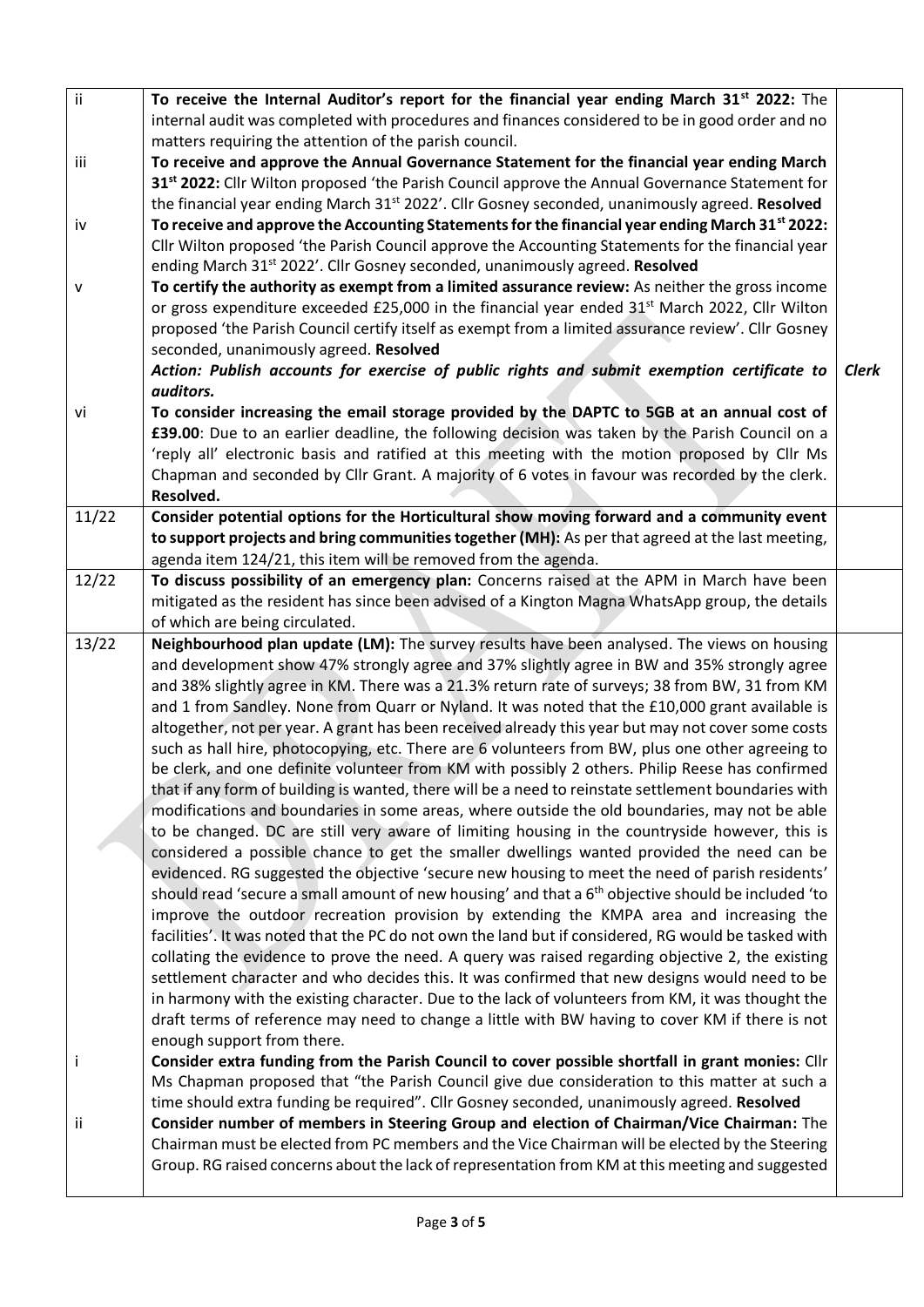|       | having an extraordinary meeting which needs to be as soon as possible so that the steering group                                                                                          |              |
|-------|-------------------------------------------------------------------------------------------------------------------------------------------------------------------------------------------|--------------|
|       | can begin work.                                                                                                                                                                           |              |
|       | Action: Arrange extraordinary meeting.                                                                                                                                                    | <b>Clerk</b> |
| 14/22 | Five Bridges update (PCM): A meeting was held including PCN, FS, SM, the West Stours Chairman                                                                                             |              |
|       | & Clerk, together with Cllr Ridout and Roland Skeats from DC Highways, to discuss what could be                                                                                           |              |
|       | done to discourage travellers from using the layby. The results were varied but established that it                                                                                       |              |
|       | would be costly and difficult to close the road off with it being a public highway and it would also                                                                                      |              |
|       | be dependent on adjacent landowners agreeing. A suggestion to narrow the access which Wessex                                                                                              |              |
|       | Water required could be of some assistance, as would improving the area and clearing rubbish and                                                                                          |              |
|       | overgrowth so as to encourage its use as a picnic area. Mr. Skeats emphasised the lack of budget                                                                                          |              |
|       | for DC Highways and suggested volunteers do the work. Another suggestion was to place "surface"                                                                                           |              |
|       | dressings" in the layby but that would only be temporary and for a short time. DC's Countryside                                                                                           |              |
|       | Rangers could possibly provide some manpower for clearing the overgrowth. It was confirmed                                                                                                |              |
|       | that BW & KM PC's offer to assist with funding for possible legal fees would remain in place until                                                                                        |              |
|       | October, as previously agreed, in case there is a need. FS reported that since the meeting, the                                                                                           |              |
|       | general rubbish has been removed although the asbestos still remains, (as of 1st May). He noted                                                                                           |              |
|       | the suggestion that the road to Wessex Water be narrowed by the extension of the Picnic Area                                                                                              |              |
|       | and tidying/enhancing the area seemed to be a very positive solution however, it appears that a                                                                                           |              |
|       | number of departments within DC and other bodies could be involved so it could take an extended                                                                                           |              |
|       | period to achieve this result. The suggestion of tipping the 'surface dressing' in this area to deter                                                                                     |              |
|       | vehicles did not happen as the layby on the north side of the A30 is currently closed with surface                                                                                        |              |
|       | dressing deposited there.                                                                                                                                                                 |              |
| 15/22 | Other reports:                                                                                                                                                                            |              |
| i.    | Highways report (RG): Nothing to report.                                                                                                                                                  |              |
| ii    | Update on the community speed watch in Buckhorn Weston (AG): The process requires four<br>people doing four different tasks. There are seven active members with another two being vetted |              |
|       | however, the police are understaffed in this area and these volunteers are still waiting for training.                                                                                    |              |
|       | The invoice for the equipment, the cost of which was previously agreed, has been received and                                                                                             |              |
|       | paid and the items added to the asset register.                                                                                                                                           |              |
| iii   | Public Footpaths (MHT): There are no major footpath problems to report although several, minor                                                                                            |              |
|       | issues such as wobbly stiles. The two main items of concern are 1; the long term issue of vandalism                                                                                       |              |
|       | to fingerposts at the Caggy Pole/Templecombe Lane junction and 2; the Millennium Walk from                                                                                                |              |
|       | Church Hill to Barton Hill whereby fencing has been erected half way around the edge with barbed                                                                                          |              |
|       | wire. Both are on DC's to do list. It was also noted that the footpath at Sandley, which edges along                                                                                      |              |
|       | the corner of the large barn currently with a class Q application, is not a disused footpath as before                                                                                    |              |
|       | it was closed off it was in regular use by walkers. MHT confirmed he will be stepping down next                                                                                           |              |
|       | month. SS and PCN will be liaison points for their respective villages however, if anyone is                                                                                              |              |
|       | interested in volunteering, the role primarily consists of keeping an eye on footpaths, some                                                                                              |              |
|       | volunteer work and reporting issues to DC. The PC thanked MHT for his sterling work over the                                                                                              |              |
|       | years and wished him well in his endeavours.                                                                                                                                              |              |
| 16/22 | Nyland (FS): See under Five Bridges update agenda item 14/22.                                                                                                                             |              |
| 17/22 | Kington Magna (RG): The KMPA area is in a good state and a ROSPA inspection is scheduled for                                                                                              |              |
|       | this month.                                                                                                                                                                               |              |
| i.    | KMPA extension update: RG has managed to make contact with the diocese estate's manager and                                                                                               |              |
|       | negotiations continue. The main stumbling block is the rent but there will also be other costs such                                                                                       |              |
|       | as fencing, cleaning, insurance and mowing which will probably require an increase in the precept.                                                                                        |              |
| 18/22 | <b>Update on enforcements:</b>                                                                                                                                                            |              |
| i.    | Land next to railway line in Buckhorn Weston ENF/2011/0101: The enforcement notice has been                                                                                               |              |
|       | issued which gives two months for compliance from 25 <sup>th</sup> March 2022 when it comes into effect if                                                                                |              |
|       | not appealed by the landowner.                                                                                                                                                            |              |
| ii.   | Goat farm at Shutes Lane ENF/2019/0185: No update from Enforcement.                                                                                                                       |              |
| iii.  | Land West of Symphony Farm to Quarr Cross - Lane Quarr EN/2021/00153: An application is                                                                                                   |              |
|       | currently being assessed by planning.                                                                                                                                                     |              |